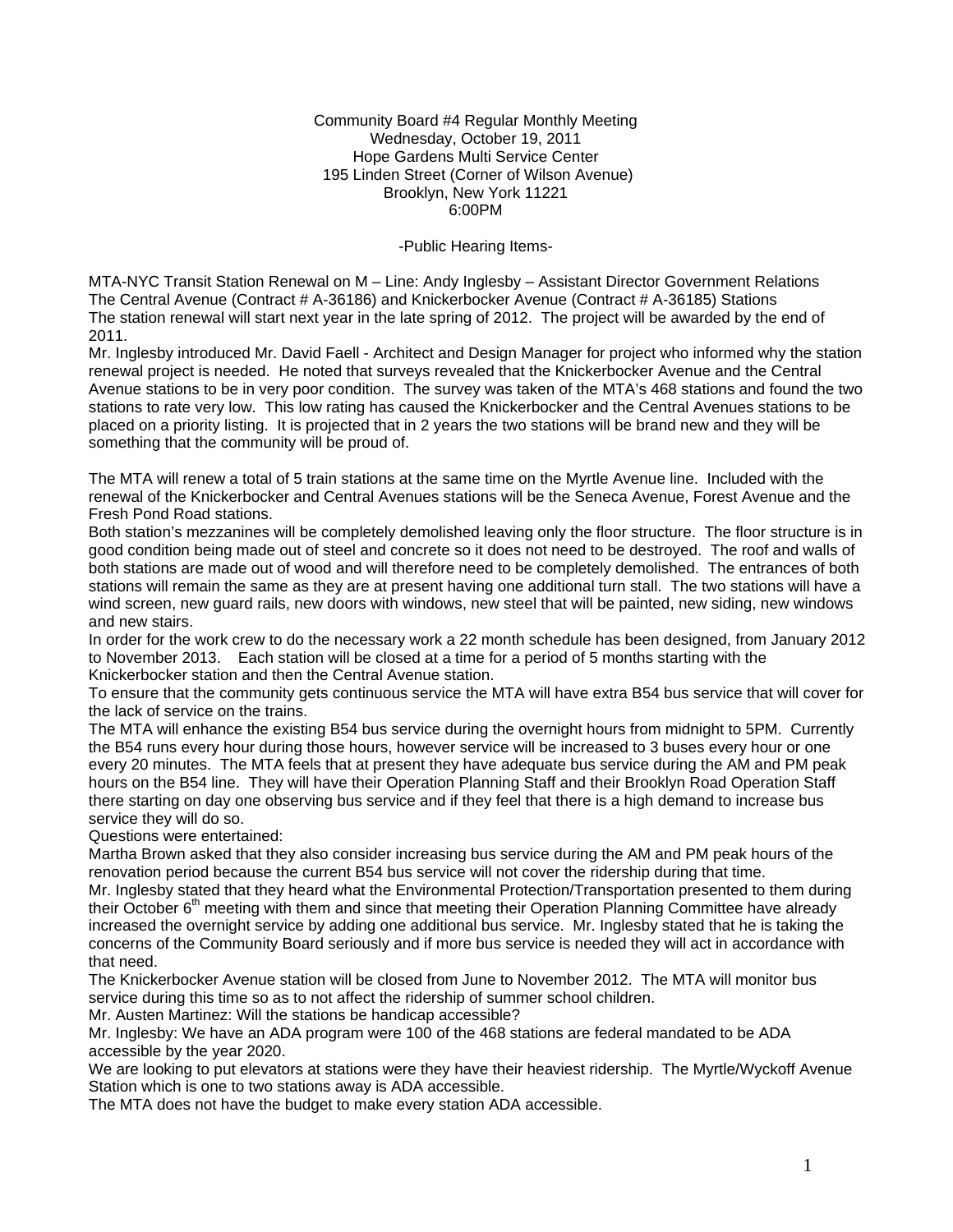Ms. Whitted requests that the MTA seek to increase bus service during the daytime hours especially during the 3<sup>rd</sup> shift and day shift hours. She mentioned that there are workers from the Buena Vida Nursing Home, school children and other workers coming home from other jobs that will need bus services during those hours. The District Manager will inform Mr. Inglesby of any problems that occur during the reconstruction period.

Mr. William Harris: How will this project impact The Department of Transportation's "Knickerbocker Plaza" project on Knickerbocker and Myrtle Avenue?

Mr. Inglesby: The MTA has not seen the plans of the DOT project; however they will work with them and at present do not feel that the Department of Transportation's project will interfere with theirs.

Ms. Whitted: Can you speak about the art work?

Mr. Inglesby: 1 % of the budget is for Arts for Transit. MTA will communicate with the community and the Elected Officials for panel discussions that the Arts for Transit Unit will have for art work.

Mr. Inglesby: Signs will be posted 3-4 weeks in advance letting people know of train closure.

The 1<sup>st</sup> Vice Chairperson, Ms. Martha Brown asked the District Manager, Ms. Nadine Whitted to call the first roll call at 6:55PM.

**Roll Call:** 26 members present constituting a quorum.

## **Chairperson's Report:**

The  $1<sup>st</sup>$  Vice Chairperson asked for the acceptance of the agenda with any necessary corrections. The agenda was accepted by Mr. Cyril Joseph and second by Ms. Sharline Moore.

The 1<sup>st</sup> Vice Chairperson asked for the acceptance of the previous meeting's minutes. The previous meeting's minutes was accepted by Ms. Miriam Lamboy and second by Ms. Saundria Simmons. All members present were in favor.

The Chairperson, Ms. Julie Dent was absent from tonight's meeting due to her attending a Family Funeral. Ms. Martha Brown welcomed everyone in attendance to the October 19, 2011 meeting.

Ms. Brown announced with profound sadness the passing of Mr.Juancito Jose the father of a fellow board member Ms. Louisa Jose Olea. Services were held Wednesday, October 19, 2011 from 3pm to 7pm at the San Juan Funeral home located at 317 Central Avenue.

She then asked that the Elected Officials and/or their representatives to introduce themselves and to give out their respective addresses and telephone numbers.

1) State Senator Martin Malave Dilan – 17<sup>th</sup> Senatorial District, 786 Knickerbocker Avenue, 718-573-1726

2) Assembly Member Rafael L. Espinal – 54<sup>th</sup> Assembly District, 840 Jamaica Avenue, 718-235-5627

3) Evelyn Cruz Representing Congresswoman Nydia Velázquez, 268 Broadway, 718-599-11211

4) Antonio Reynoso Representing Councilmember Diana Reyna, 217 Havemeyer Street, 718-963-3141

- 5) Yamilka Mena Representing Councilmember Diana Reyna, 217 Havemeyer Street, 718-963-3141
- 6) Cathy Holtzmeister Representing Assemblyman Vito Lopez, 434 South 5<sup>th</sup> Street, 718-963-7029

7) Sam Pierre – Office of the Mayor, CAU, 253 Broadway, New York, 212-788-7446

8) Johnny Joyner Representing Senator Dilan, 786 Knickerbocker Avenue, 718-573-1726

9) Roopesh Remjit Representing Assemblyman Rafael L. Espinal, 840 Jamaica Avenue, 718-235-5627

Representatives from City, State or Federal Agencies:

- 1) Zulma Novoa NYC Dept. Of Health & Mental Hygiene, 485 Throop Avenue, 646-253-5855
- 2) Mr. Boniface Wewe Manager of the Brooklyn Public Library Washington Irving Branch, 360 Irving Avenue, Brooklyn, New York 11237, 718-628-8378
- 3) Magdalena Mangual, Wyckoff Heights Hospital Medical Center, 718-508-4669

Representatives from Community Based Organizations:

1) Ishmael Feliciano, RBSCC, 217 Wyckoff Avenue, 718-366-3800

Ms. Martha Brown invited State Senator Martin M. Dilan to address the Board Members and the public. Senator Dilan was invited to the Community Board's meeting to speak about re-districting.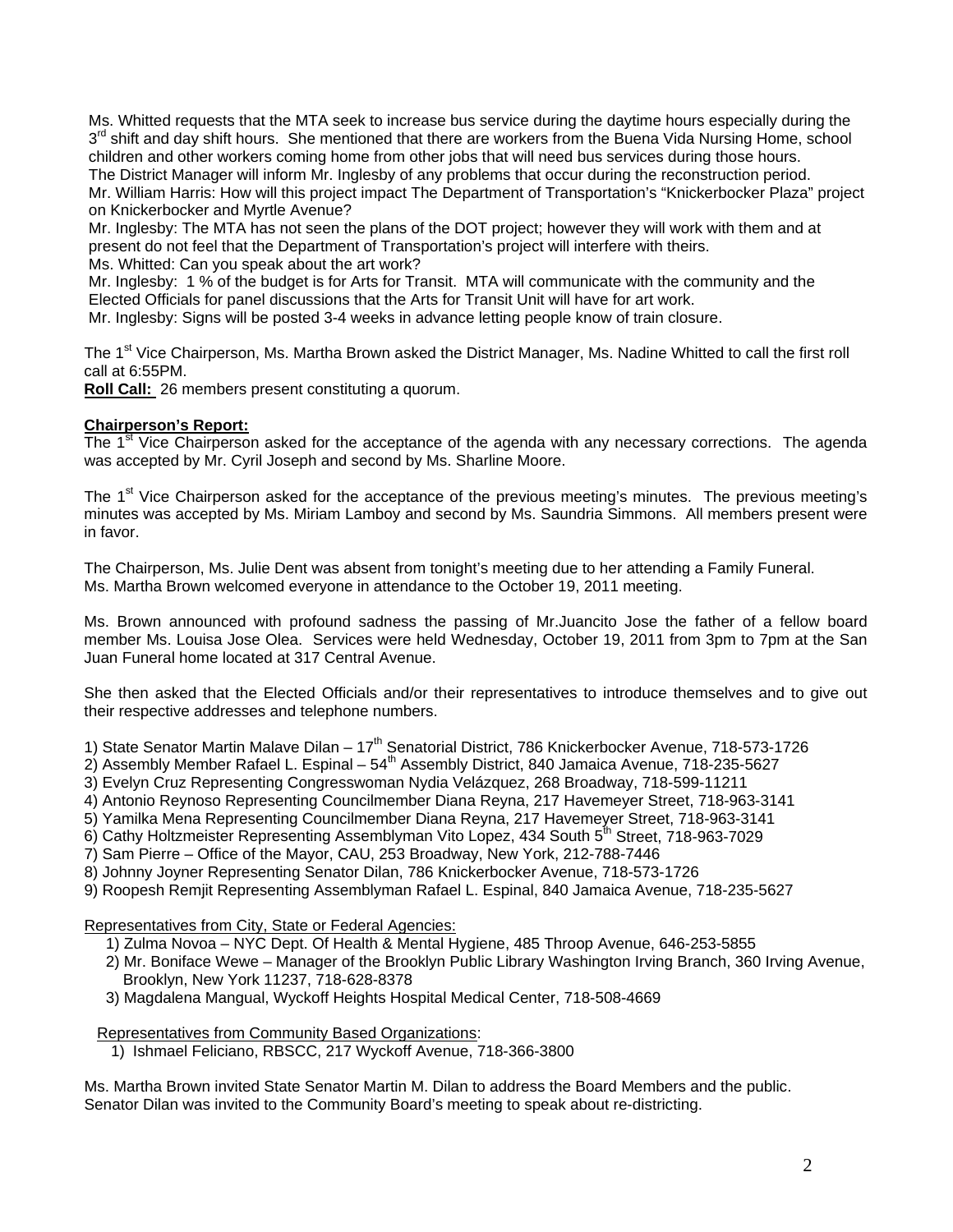State Senator Martin M. Dilan serves as a ranking member of the Transportation Committee in the New York State Senate and as its former Chairperson for the past 2 years he has had the opportunity of working on the Capital Budget. Monies from this budget will pay for the renovation of the two train stations. There are issues with 2 different budgets

1. The Operating Budget: In which MTA has a 8 million gap in their budget

2. Highway and Bridge Budget: A \$26 billion budget was supposed to be passed for 5 years. Due to a shortage of money a 3 year Capital Budget was passed 2 years ago.

Senator Dilan guaranteed that he will monitor the MTA's service along with the District Manager, Chairperson and other community members during the renovation of the Knickerbocker & Central Avenue train stations.

The 2010 Census Bureau showed that Senator Dilan District has had a 32,000 increase in growth. Therefore, his district and every other district in the state will have to be redistricted, this redistricting happens every ten years. This redistricting will effect:

- Congressional Lines
- State Senate Lines
- **Assembly District Lines**

In 2010 a Prisoner Count Law was passed in which a prisoner located upstate will now be counted by their last known address. If this law is followed by the Senate Majority then more than 1400 additional persons will be counted in addition to the State District. This will cause NY State to increase in population by approximately 34,000 individuals causing the lost of 2 Congressional Districts from 29 congressional representatives to 27 congressional representatives. A decision will have to be made about where the 2 districts will be cut from.

The current Congressional Members are protected by the Voting Rights Act of 1965. Twelve hearings have already been held throughout the entire state of New York with 2 more hearings scheduled in the preliminary round. The next hearing will be held in Old Westbury in Nassau County on Thursday, October 27 with the last hearing to be held in Plattsburg, New York on November 2<sup>nd</sup> ending the first round. After those hearings the Commission or the Task Force that Senator Dilan serves as a member on will come out with the Assembly & State Senate Line. Then there begins another round of 14 hearings to be held throughout the State that will include Brooklyn. The last meeting in Brooklyn was held at Borough Hall, which not many local residents attended. Senator Dilan hopes that in the future that he will have more participation from community individuals at those hearings.

Some Issues that concern Senator Dilan:

- Short changed New York City by 1 State Senate District
- Should be increased by 1 Latino District based on the Census and the increase of the Latino population
- The current congressional members that we now have consist of 4 black and 2 Latinos in NYC should be increase of perhaps 1 more Latino district.

Senator Dilan is working towards having the districts in New York City and the districts located Upstate New York to be fair and even so that all districts will have even representation. Senator Dilan is fighting to have every single Senate District and every single Assembly District to be equal in population and to keep communities of interest together as well as keeping communities together. He stated that there is not too much leeway regarding the Congressional Districts. Congressional Districts can only deviate by one person. Congressional Districts lines will be handle by the courts system.

Questions were entertained:

The Senator will let the District Manager and the Chair know when and where the next round of meeting will take place.

The leaders of the assembly and the senate have an agreement that you take care of your house and I will take care of my house to the benefit of their members and party. The Senate deliberately make NYC's district larger because the majority of the population there is democratic. This makes the districts of states smaller so they can have more districts with a constriction of Republican voters. Prisoners that are in other states are counted as living there and as there population; however they are not providing them with service. The service that an inmate gets is money that comes from the Department of Correction which is tax dollars.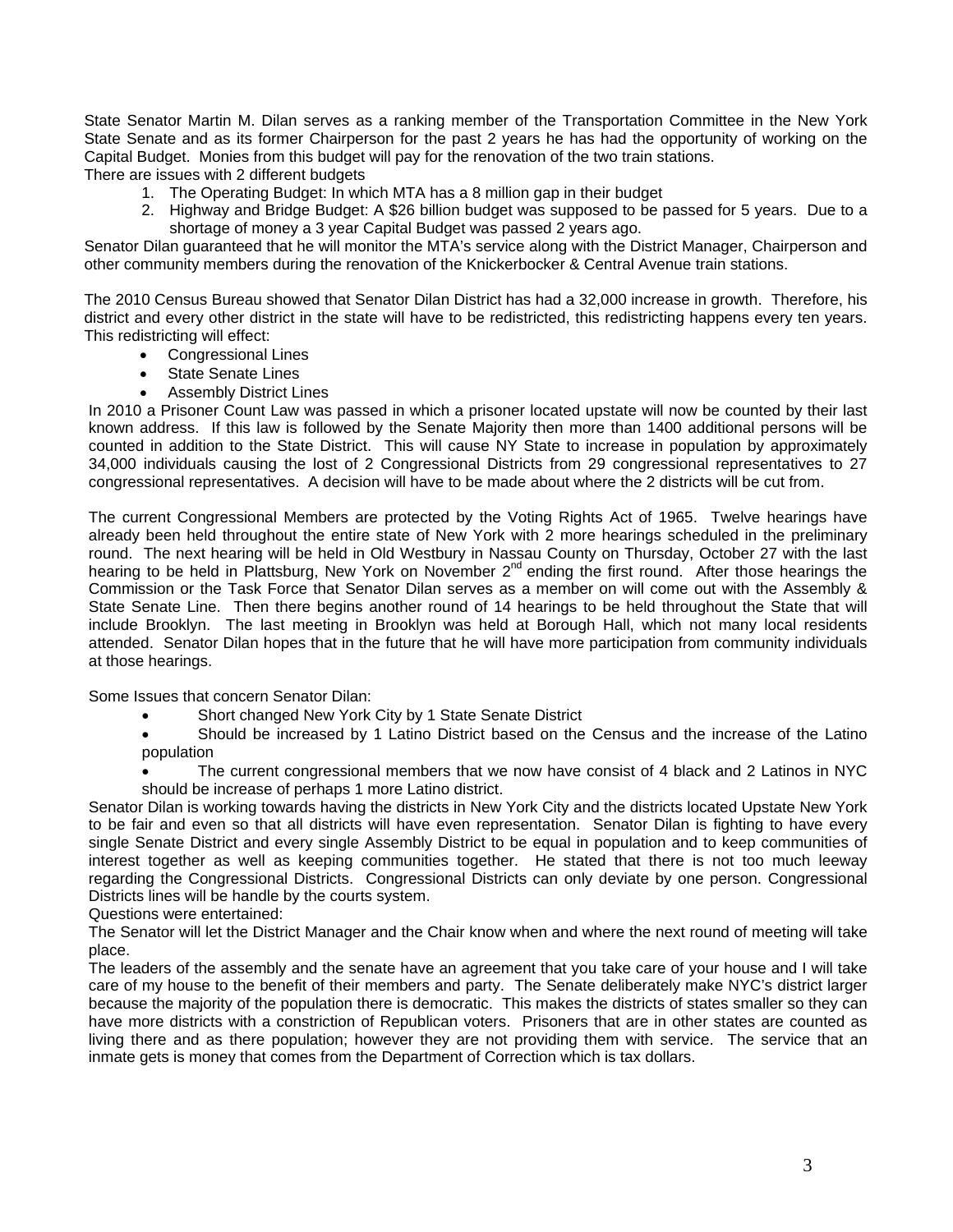Ms. Whitted thanked Senator Dilan for coming to the meeting and speaking to the board. She asked him to keep the Board abreast of what is going on. She asked that he let the board know how they can help him as he continues to help the community.

Senator Martin Dilan stated that he will come back and speak to the board anytime the board feels that it appropriate.

Mr. A. Martinez expressed concern for the increase of liquor stores in the community to Senator Dilan.

At the September 2011 community board meeting the District Manager stated that the board expressed concern over the increasing number of liquor stores in the district. In writing a letter to the NYC Liquor Authority about this concern the Liquor Authority responded by stating that unlike bars and taverns liquor stores do not need community board oversight. The board feels that this increase will be of concern in the future.

Senator Dilan: Perhaps that will require legislation that will provide oversight for the liquor stores. We can request a representative from the Liquor Authority to come and address the issue. In terms of legislation he will look into that, and he will put it before the assemblyman to make sure that it passes both houses.

Ms. Whitted thanked the Senator for answering the call, he was called and he came she stated. She wished him much success.

Ms. Brown thanked the Senator as well and continued with the chairperson's report.

The Chairperson provided a list of Day Care and Head start Programs operating within the district along with the names of their directors and phone numbers.

On October 13, the District Manager and Ms. Julie Dent were invited to a special meeting held at I.S. 296 located at 125 Covert Street. The school has been renamed as the Anna Gonzalez Community School. This school has been labeled as a Persistently Low Achieving (PLA) school. They were invited to attend the meeting by a member of CEC #32, who explained that the community is not supporting the school, including the parents of the students attending the school.

The purpose of the meeting was to report to the community on the performance of the school which seems to persistently failing in major categories.

The Cristo Rey Brooklyn High School located at 2 Aberdeen Street will have a dedication ceremony on Wednesday, November 2, 2011 from 5:30pm to 8pm. Call 718-455-3555 to RSVP.

The District Manager, the Senior Citizens Committee Chairperson Ms. Simmons and Ms. Dent will be joining Assemblyman Lopez and fellow Brooklyn Elected Official for a dialogue/plan of action to assist seniors in obtaining the Senior Citizen Rent Increase Exemption program (SCRIE) and the application process with 311. More information will be presented next month.

## **District Manager's Report:**

October 3, 2011: Meeting with the Department of Transportation to discuss the possibility/ramification of the repaving of Bushwick Avenue from Woodbine Street to Eastern Parkway Extension during the daylight hours in the summer of 2012.

October 3, 2011 – Attended the Health Hospitals & Human Service Meeting – see report

October 4, 2011: Borough President Marty Markowitz called a meeting with Community Board's Chairs and District Managers to introduce the new officer in charge of the USPS Brooklyn Post Office Mr. Edward Roggenkamp.

First class mail (single piece) will take approximately 2 to 3 days longer instead of the standard overnight to be received.

220 facilities are being studied for closing in Brooklyn, Staten Island and Queens. Approximately 600 people will loose their jobs. A list of stations with manager's telephone numbers was giving out with a list of those facilities being considered to close.

October 5, 2011: The Chairperson Julie Dent and the District Manager Nadine Whitted met with the NYC Department of Parks & Recreation Brooklyn Borough Commissioner Kevin Jeffery concerning several items which directly impact the district: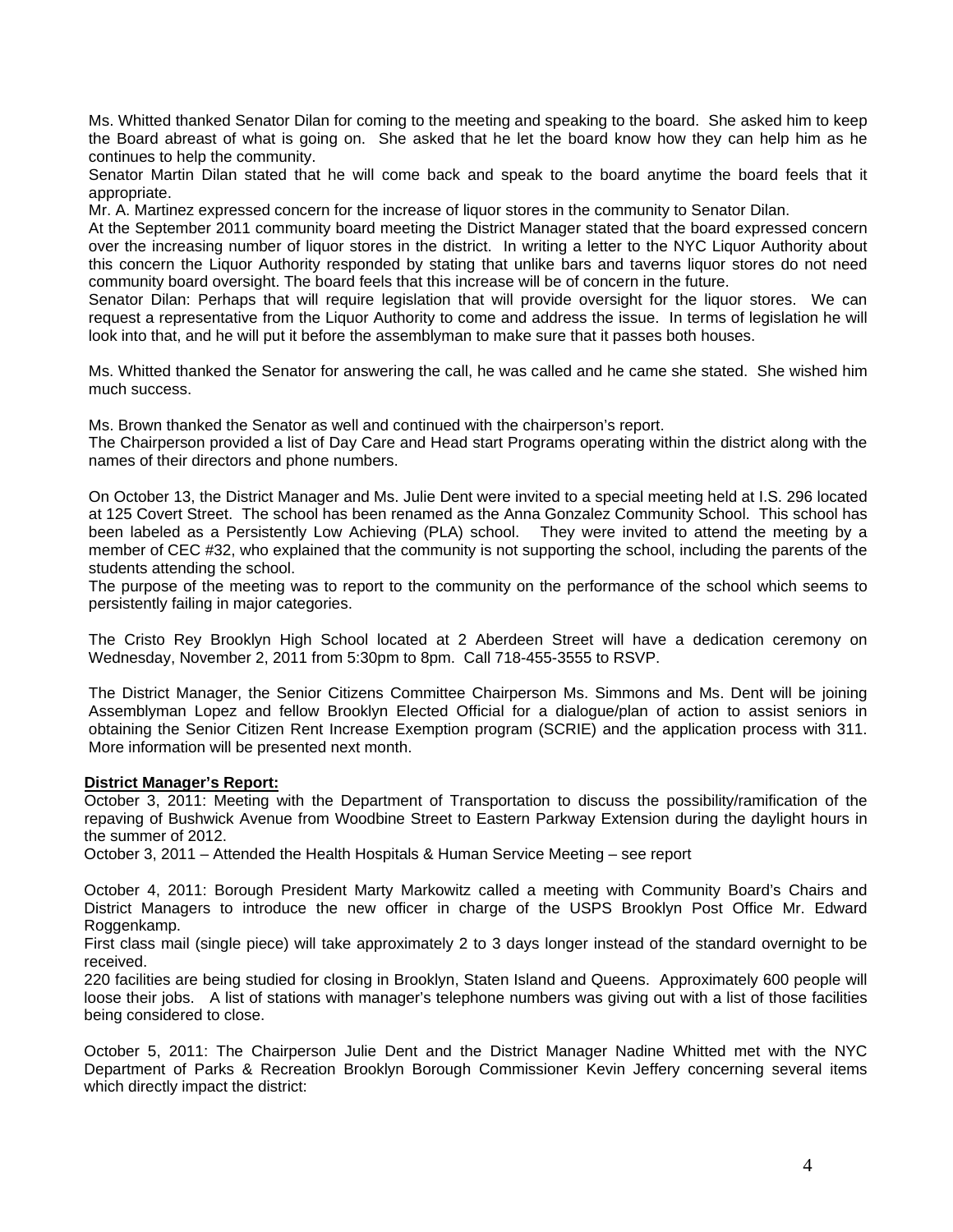- The renaming ceremony for the Bushwick Playground Ball Field in the memory of Barry "Sly" Morrow on Thursday, October 27, 2011 at 11:00am.
- Commissioner Jeffery "Tree Care Campaign" Asking that residents occasionally water sidewalk trees.
- Park Steward Initiative Budget cuts precipitate that possibly 400 seasonal staff workers will be laid off. They are looking for at least 15 volunteers per park to help maintain the following parks
- 1. Maria Hernandez Park
- 2. Irving Square Park
- 3. Bushwick Playground
- 4. Green/Central Noll Park

October 5, 2011 – Attended the Executive Meeting

October 6, 2011 – Attended the Environmental/Transportation Committee Meeting

Met with the representatives of FEMA to ascertain if residents of the community experienced any damages as a result of Hurricane Irene and to discuss what reimbursement for damages they can receive.

October 11, 2011 – Brooklyn Borough Service Cabinet Meeting

Agenda Items included:

1) Illegal Conversion Task Force – discussed the way in which the task force has been addressing the issue of illegal conversions.

The District Manager officially request a list of the 85 illegally converted properties. Her concern is those that are in the Community Board #4's district which have been closed.

2) NYC Health, ALCOPOPS - Legislation Statement of Support: The moving of alcopops to liquor stores instead of having them in local stores will significantly reduce the number of opportunities for youth to purchase them.

Alcopops contain 12% alcohol and is a soda-like alcoholic beverage also known as a flavored malt beverage. Because they are sweet and do not tastes like alcohol, alcopops appeal to children who might not otherwise drink alcoholic beverages.

October 11, 2011 – Attended the Youth and Education Committee Meeting

October 13, 2011 – Attended a special meeting at The Anna Gonzalez Community School at I.S. 296: The school was recently re-named in honor of the past Community Board Chairperson Mrs. Anna Gonzalez. According to members of the committee and staff at the school the decision to name the school in her honor was one that her family was well aware of. They noted that the protocol did not involve the Community Board #4; however the Community Education Council 32 will soon make a formal announcement of the change. October 18, 2011 – Attended the  $83<sup>rd</sup>$  Precinct Community Council Meeting

Responses from Recommendation from the September 21, 2011 Community Board Meeting

- A) NYC Department of Design and Construction: Regarding updated data on NYPD Accidents. The District Manager has received updated information on October 19, 2011. DDC are again looking forward to the board/committee members receiving it and sending out a letter of support.
- B) NYS Liquor Authority Noted that liquor stores forms and instructions are on their website, which explains what is necessary to apply.

Other issues

- 1) MTA TA schedule changes effective summer 2012: By the summer of 2012 the full implementation of the Communication Based Train Control (CBTC) on the line enable the increased service frequency.
- 2) DOT approval a Street Closing to vehicular traffic for crane operation on Palmetto Street between Irving and Knickerbocker Avenues from 8am to 5pm from October through November 2011.
- 3) Teen Ambassador for the National Organization STOMP Out Bullying Ms. S. McLaurin hales from Bushwick. She is interested in sharing her story and helping others through her organization. Victim2Victorious – Unlock your voice anti bully campaign. To read more about her appointment go to www.stompoutbullying.com

Environmental Protection/Transportation Committee: Mr. Eliseo Ruiz Committee Chairperson Members Attended: Eliseo Ruiz, Anne Guiney

Others in Attendance: Nadine Whitted, David Faell, Abraham Pulhota, Fausto Garzon, Andy Inglesby – NYC Transit Authority

Meeting Held: Thursday, October 6, 2011 at 10:00AM, Location: 315 Wyckoff Avenue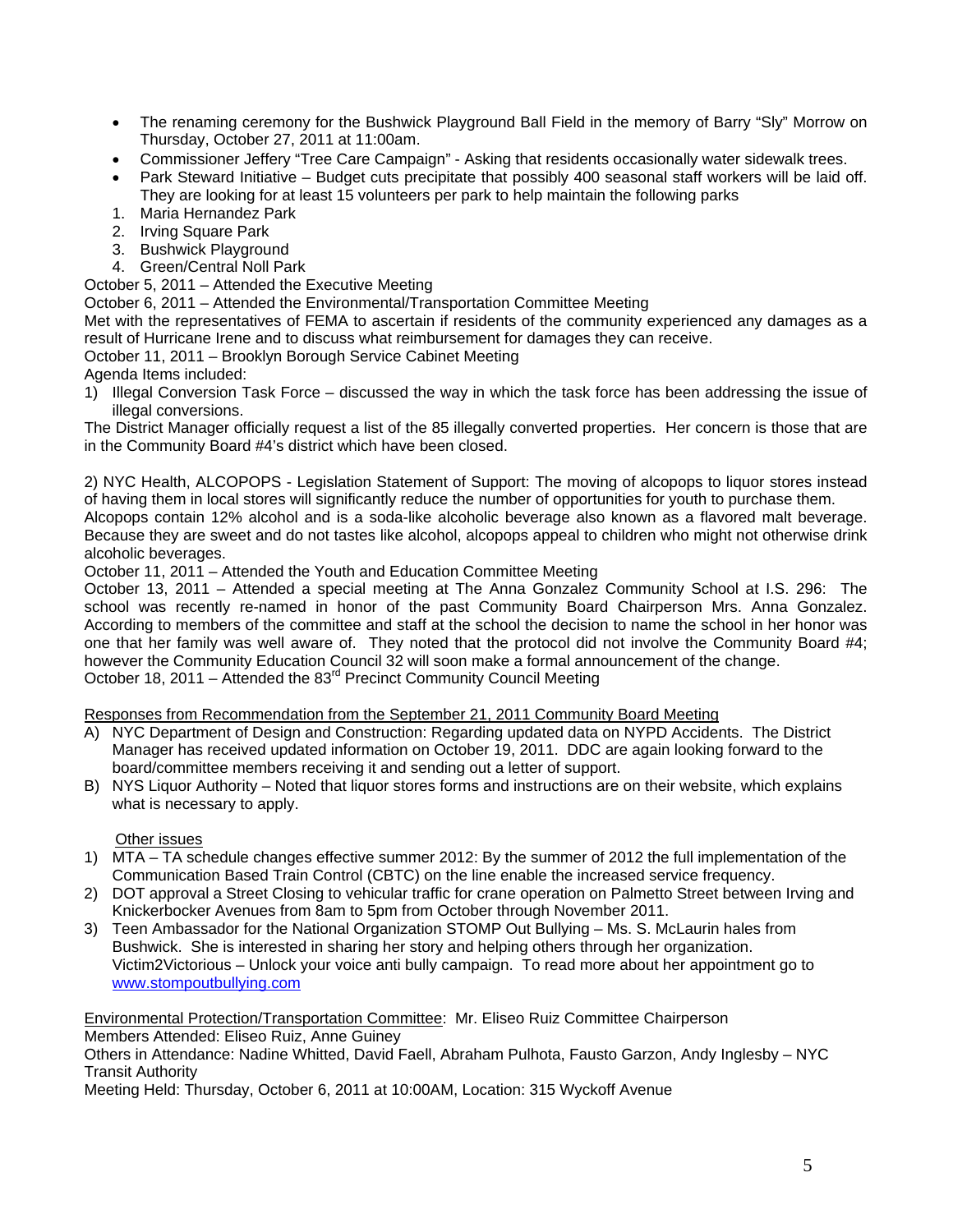Items Discussed

NYC Transit Authority – Station Renewal along the M Line at the Central & Knickerbocker Avenues Stations

Health, Hospitals & Human Services Committee: Ms. Mary McClellan Committee Chairperson Members Attended: Mary McClellan, Freddy Fowler, Miriam Lamboy

Others in Attendance: Nadine Whitted, Magdalena Mangual (WHMC-Positive Health Management Program), Sherry Davis, Cheryl Jones (Woodhull Hospital, Zulma Novoa (NYC Department of Health), Carla Bleiker (Student from Columbia School of Journalism)

Meeting Held: Monday, October 3, 2011 at 4:00PM, Location: 315 Wyckoff Avenue Items Discussed

1) NYC – Department of Health, Ms. Zulma Novoa introduced herself as the new representative from the Health Department. The former representative Ms. Evelyn Ortiz has been reassigned due to budgetary adjustments.

- Free Flu shots will not be available in the district this year. The Free Flu shots will be offered at Fort Green Clinic located at 295 Flatbush Avenue Ext. Pharmacies within the district will be giving Flu Shots – Insurance should cover all that is involved
- Also Free Flu Shots at Borough Hall on Wednesday, November 2, 2011, 11am to 2pm. Call to schedule an appointment at 718-802-3531or email iguerrero@brooklynbp.nyc.gov
- Save BIG ON PRESCRIPTIONS Prescription Discount Card. Call bigappleRx.com or call 311 or 800-697-6974 for pharmacies.

Central Brooklyn Cancer Services Program – Free Cancer Screenings for UNINSURED Brooklyn Residents! – call to schedule for free exam at 718-567-1384 or 718-567-1385 Women age 40+ receive:

- Clinical Breast Exam (CBE)
- Pap Test
- Mammogram

Men & Women age 50+ receive:

• Take - Home Colon Cancer test (Fit Kit)

Housing and Land Use Committee: Ms. Martha Brown, Committee Chairperson

Members Attended: Martha Brown, Freddy Fowler, Robert Camacho, Cyril Joseph, Ann Guiney

Others in Attendance: Nadine Whitted, Rob Lowe (RBSCC), Ms. Cathy Holzmeister (State Senator Vito Lopez's Office), Leo Arias (Pratt Institute Urban Planning Intern)

The District Manager introduced Mr. Leonardo Arias, a Pratt Institute Urban Planning Intern who is working with Community Board #4 to help research and advise the Community Board regarding Contextual Zoning issues that affect the Bushwick Community.

- Zoning separated uses that could be incompatible such as manufacturing and residential zones, heavy commercial zones and residential zoning.
- The zoning regulation seeks to preserve the characters of neighborhoods in the grand scheme of the city planners.

Public Safety Committee: Ms. Barbara Smith, Committee Chairperson

Members Attended: Barbara Smith, Gladys Puglla, Rev. Grace Aytes, Elvena Davis, Julie Dent. Others in Attendance: Nadine Whitted, Representatives of the NYPD 83<sup>rd</sup> Precinct, I. Feliciano (RBSCC) Items Discussed:

NYS liquor Authority Request for Licenses

Youth and Education Committee: Ms. Virgie Jones, Committee Chairperson

Members Attended: Virgie Jones, Linda McKinley, Omar Lopez

Others in Attendance: Nadine Whitted, Victoria Lugo (CEC#32), Trevor Alexander & Carlos Infante(NYC HRA office of Child Support), Keith Norris (Salvation Army)

Items Discussed

1) NYC Human Resources Administration office of Child Support Enforcement - Mr. Infante & Mr. Alexander gave a presentation on the services offered by their agency.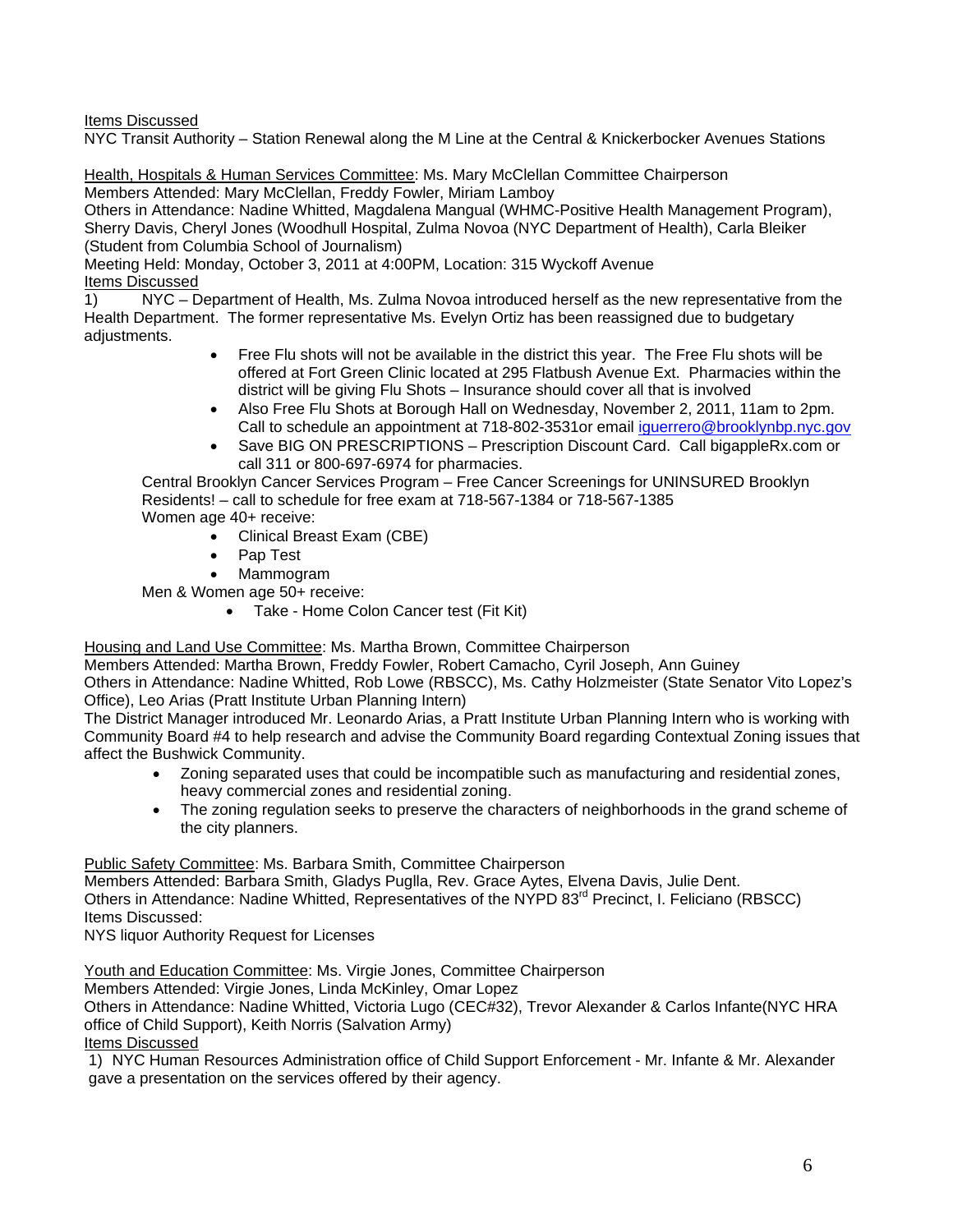They noted that OCSE works with NYC families regardless of income or immigration status, to ensure that children receive financial support from both parents. OSCE guides custodial parents through the child support process. Services includes locating the non-custodial parent, establishing paternity, serving the summons, helping to establish court ordered child support and medical support orders and collecting and enforcing those orders. OCSR assists non-custodial parents by offering programs to help them meet their child support obligations and manage their support cases.

If you need more information or to schedule an appointment for DNA testing, you may contact the NYC Human Resources Administration at 212-480-7564/5968

2) Ms. Victorina Lugo of CEC #32 invited members to attend meeting on Thursday, October 13, 2011 at IS 296 concerning Persistently Low Achieving School (PLA) where the Department of Education was present.

## Recommendations:

1) Last month the District Manager sent out 6 certified return receipt requested letters to Board Members who have had repeated absenteeism as required CB#4 By-laws. The letter stated that those board members be present at the October 19, 2011 meeting, if not it would be assumed that they are no longer interested in serving as a board member. It also stated that they will be removed from the board. The board members who have not responded are:

- **Alvin Aviles**
- Angelina Rodriquez

The District Manager asked that a motion be made to remove the members from the Community Board, based on the board's bylaws.

A motion to be removed from the board was made by Mr. Cyril Joseph and second by Ms. Saundria Simmons. All board members present were in favor. The District Manager will write a letter to the Brooklyn Borough President to remove Mr. Aviles and Ms. Rodriquez from the board.

2) The NYC DOT would like to repave Bushwick Avenue from Woodbine Street to Eastern Parkway during the daytime hours in the summer of 2012. During that time they will also repave some of the side street in the area. Mr. Cyril Joseph motioned to let the NYC Department of Transportation repave Bushwick Ave to Eastern Parkway during the daytime hours in the summer of 2012. The motion was second by Mr. Freddy Fowler. All members present were in favor.

3) ALCOPOPS – Legislation Statement of Support: The Community Board will go on record stating that they too are opposed to the selling of this alcoholic beverage to minors.

A motion was made to support the ALCOPOPS Legislation of Support from Community Board #4 was made by Ms. Martha Brown and second by Ms. Barbara Smith & Ms. Saundria Simmons. All board members present were in favor.

4) Items presented by Ms. Smith under the Public Safety Report items number 1 through 5.

 A motion to accept the Public Safety Report as presented on items # 1-5 was motioned by Mr. Robert Camacho and seconded by Ms. Grace Yates and Ms. Ms. Gladys Puglla-Jimenez. All members present were in favor.

The 1<sup>st</sup> Vice Chairperson thanked the two Police Officers that were present from the 83<sup>rd</sup> Precinct and thanked them for their support.

## **Announcements:**

Barbara Smith, President of the 83<sup>rd</sup> Pct Council – Fund Raising for Thanksgiving and Christmas, except can goods, food and donations. Please call 718-574-1697 the 83<sup>rd</sup> Pct. Community Affairs office.

Martha Brown: High School students needing to transfer to another school can do so if they are between the ages of 16-17 and have at least 19 credits. Brooklyn Academy High School located at 832 Marcy Avenue is still accepting applications for this term. Students can receive a regent degree.

Magdalena Mangual, Wyckoff Heights Medical Center – NYC! Go Sugary Drink Free celebrated October 24-28, 2011.

Combat obesity and promote health at your school.

1. Have the Principal commit to going "Sugary Drink Free" for a week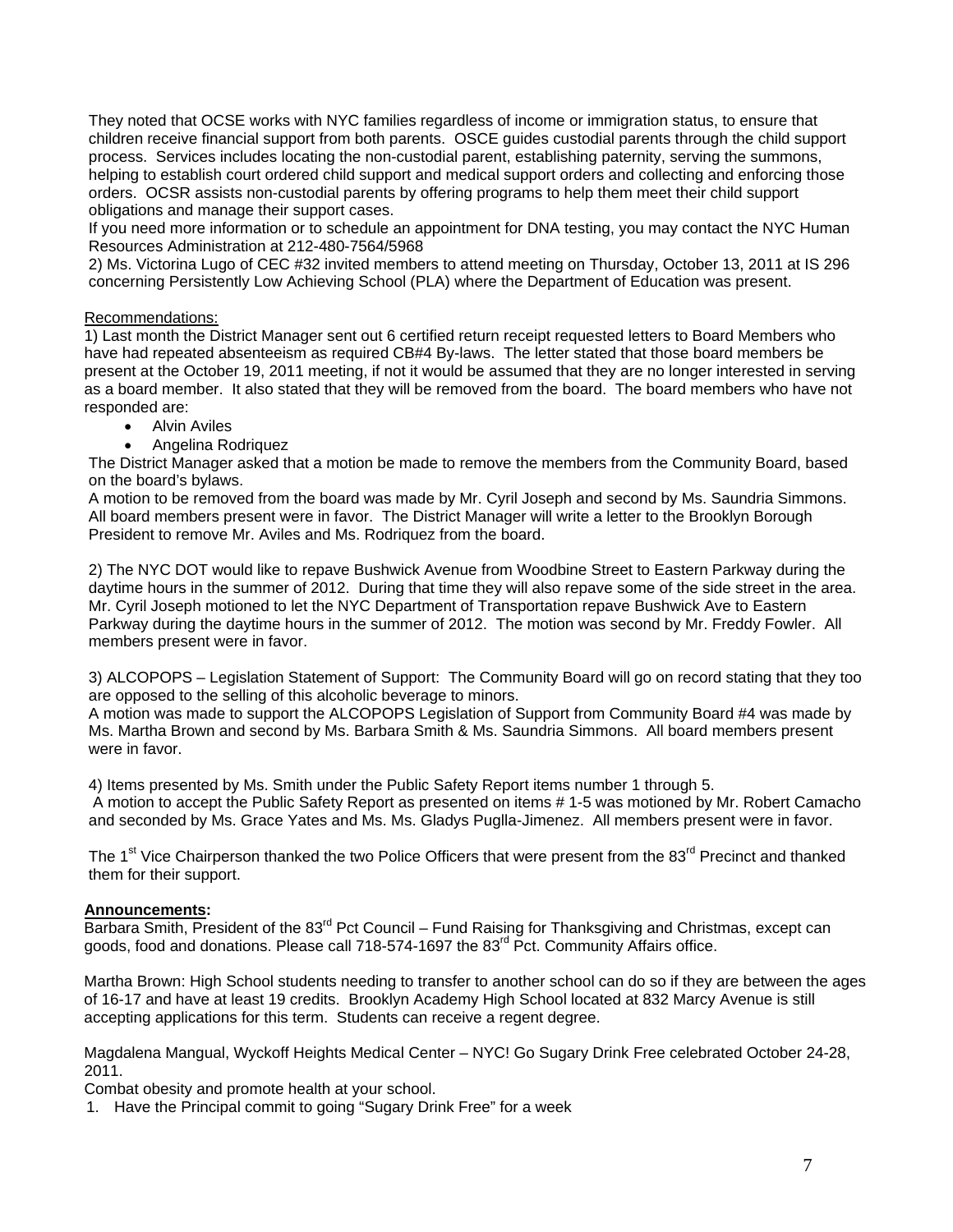- 2. Host an event to encourage staff, students and parents to go "Sugary Drink Free" for a week
- 3. Educate staff, students and parents/caregivers about the health consequences of consuming sugary drinks and provide information about healthy alternatives
	- In the classroom, talk about the appeal and health consequences of sugary drink consumption.

Food Day: Helping Youth Eat Real, a classroom curriculum to transform youth and their communities (pages 47-52): http://foodday.org/files/food-day-lessons.pdf

- Are you pouring on the Pounds? Materials: www.nyc.gov/health/drinkingfat
- Missouri dental Association's Stop the Pop presentation: http://www.modental.org/mx/hm.asp?id=stopthepop
- 4. Create posters and other signage about going "Sugary Drink Free"
- Organize a poster contest, encouraging students to design posters about the health consequences of sugary drink consumption.
- Have students created signs for "sugary drink free" zones around your school.

Wyckoff Heights Medical Center, Positive Health Management: At some point in life, we all need to reach out for a helping hand…Are you ready to see how we can help you? Services provided:

- Supportive counseling and referrals to mental health care, GED programs, job training & more
- Screening for Depression
- Screening for Substance and Alcohol Abuse
- Confidential Rapid HIV Testing
- Health Education & Free Condoms

For more information: 718-508-4600, 718-302-8483 – 342 Stanhope Street, Brooklyn, New York 11237 Monday – Friday 9am to 4pm

Join Cypress Hills Local Development Corporation for the Verde Summit, Saturday, October 22, 2011, 10am-4pm. Free!!! Come work with your neighbors to Re-Envision the way Cypress Hills/East New York look, feel and work for you. You know best what your neighborhood needs! For more information contact Betsy MacLean 718- 647-2800

NYC Human Resources Administration, Department of Social Services: DNA Testing for \$30.50 per person: DNA testing is the most accurate way to determine the father of a child. If you decide to use the services:

- You will be referred to a state-certified laboratory. A swab is used to take DNA samples from inside the cheeks of the baby and both parents; the test is quick and painless.
- You do not have to go to the lab the same day as the other parent; if you are under 18, the laboratory may require you to have one of your parents accompany you.
- Results will be sent to you by mail approximately 2 weeks after the lab receives all of the samples. For more information or to make an appointment for DNA testing you may call 212-480-7564/5968

RBSCC – "Lead Poisoning", has your child been tested? For further information call: Nicole Stanczyk at 347-920- 4284

- What is lead poisoning?
- How do children become exposed to lead?
- How can you tell if your child is lead poisoned?
- How often should your child be tested for lead poisoning?
- How can I protect my child from lead poisoning?
- Where do I go if my home tests positive for lead?

Living Wage NYC, Pass the Wages for New Yorkers Act Now! – www.livingwagenyc.org The fair wages for New Yorker's Act will:

- 1. Guarantee that workers in large development projects receiving taxpayer funded subsidies are paid at least the New York City Living Wage of \$10 an hour plus benefits or \$11.50 without benefits.
- 2. Index the Living Wage to inflation so that it keeps pace with the cost of living.